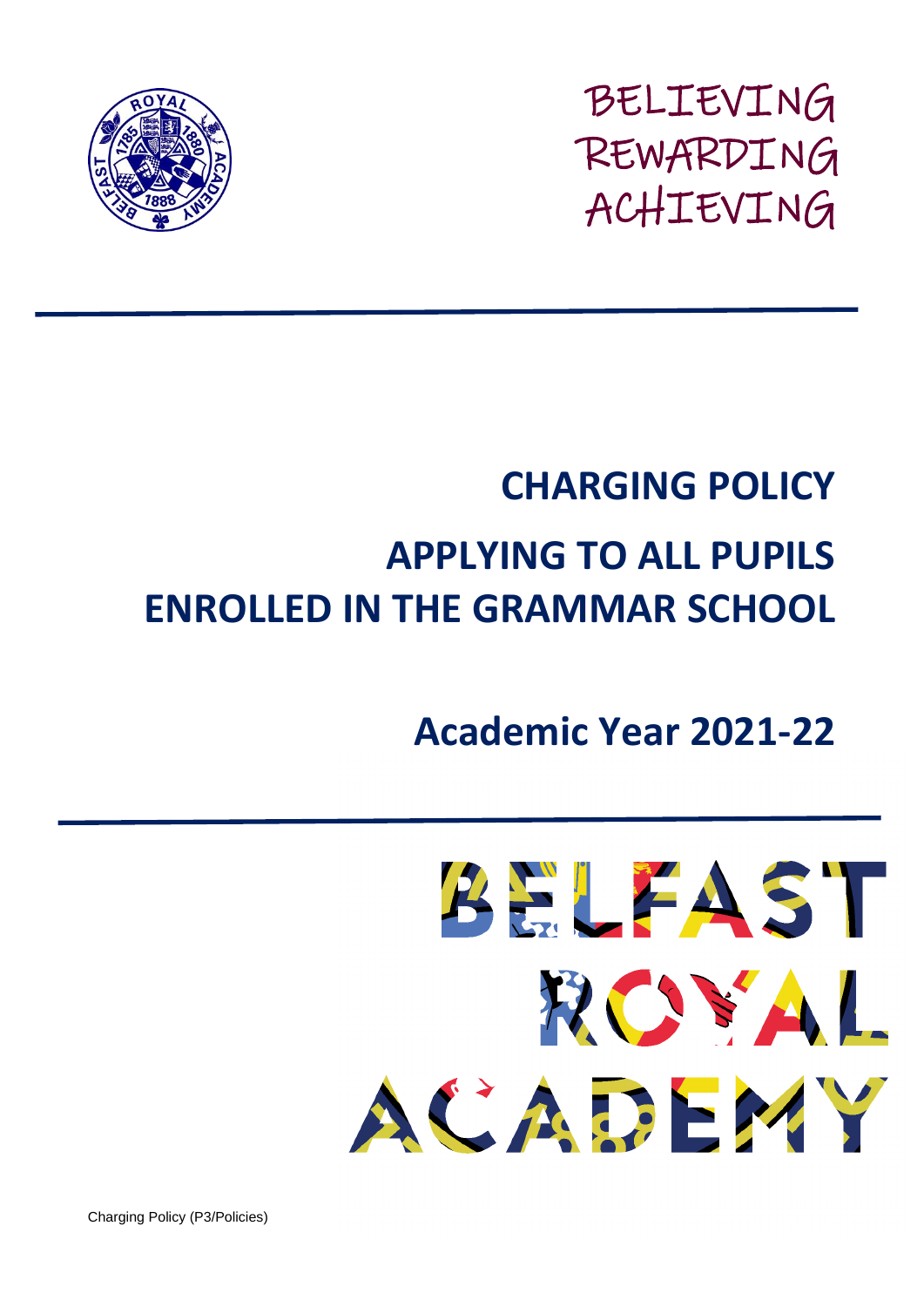| Title                   | <b>Charging Policy</b>                                                                                                                                                                                                                                                              |
|-------------------------|-------------------------------------------------------------------------------------------------------------------------------------------------------------------------------------------------------------------------------------------------------------------------------------|
| Summary                 | This Policy is required to outline relevant<br>charges made within the Grammar<br>School and the educational services for<br>which no charge is made, in line with<br>legislative requirements.                                                                                     |
| <b>Purpose</b>          | To provide information to parents on the<br>services provided in the school for which<br>no charges apply and those for which<br>charges must be made. Information is<br>also provided on the Parental<br>Contribution requested from parents<br>and the current rates which apply. |
| <b>Operational Date</b> | August 2021                                                                                                                                                                                                                                                                         |
| <b>Next Review Date</b> | June 2022                                                                                                                                                                                                                                                                           |
| Author                  | Head of Finance and Corporate Services                                                                                                                                                                                                                                              |

| To be posted on School website          | Yes            |
|-----------------------------------------|----------------|
| Date and version posted (if applicable) | September 2021 |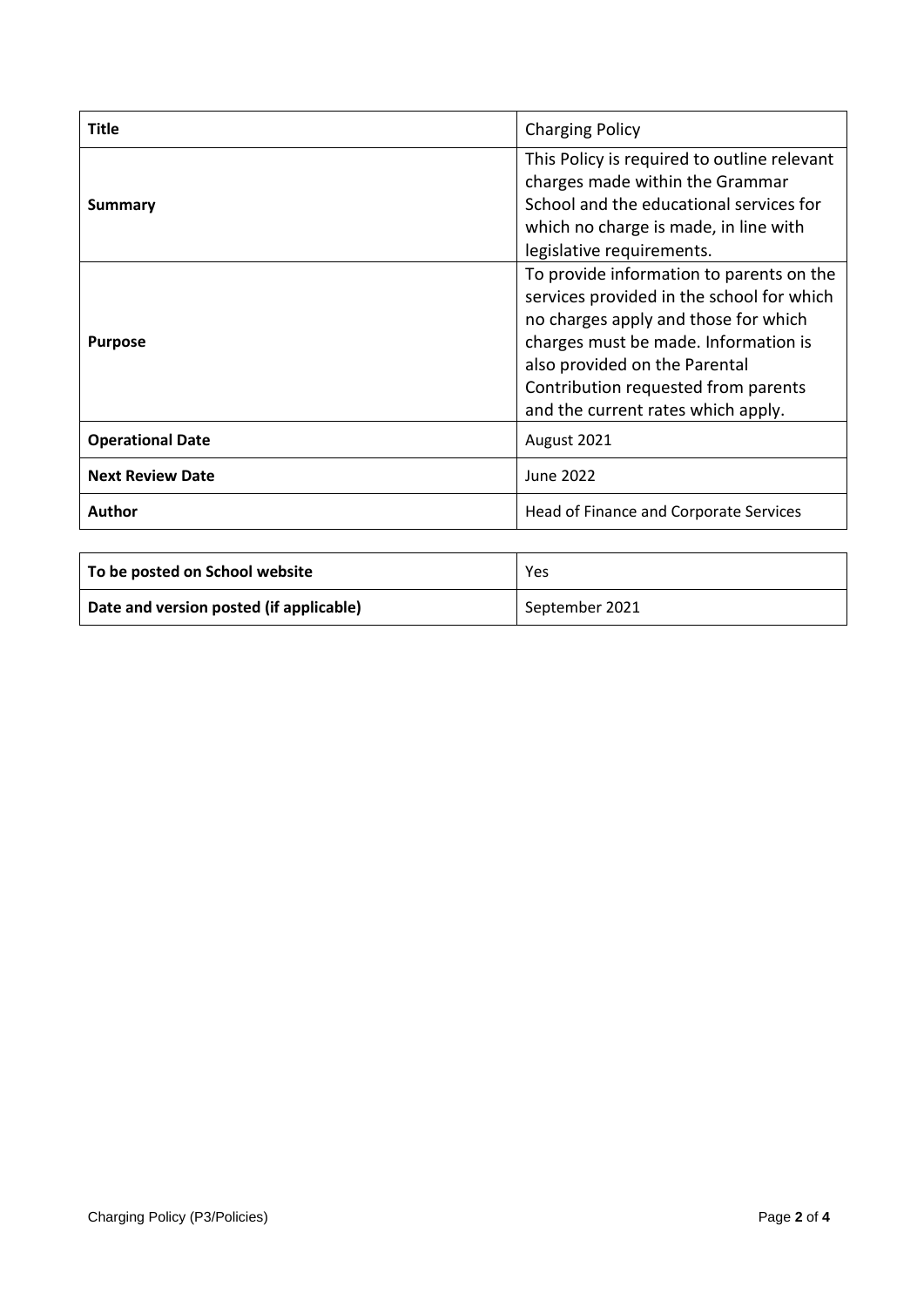- 1. This statement, issued in conformity with the Education Reform (NI) Order 1989, outlines the Policy of the Board of Governors, relative to services for which no charges are made and for which charges must be made. It is the policy of the Board of Governors:
	- 1.1 to make no charge for books, materials, equipment, instruments or incidental transport provided in connection with education during school hours, or within the School's curriculum (except for example in Home Economics, Art and Technology where parents have indicated in advance their wish to purchase the product) or for statutory religious education. It remains however for parents to provide personal items such as pens, pencils or sports equipment, which are the property of the individual pupil.
	- 1.2 to make no charge for public examination entries, except where
		- a. the School has not prepared the pupil for that examination
		- b. a pupil is resitting an examination for which the School has provided no further preparation
		- c. a pupil is resitting a public examination (at GCSE or A/AS level) to seek to improve the grade obtained
		- d. a pupil has failed, for no valid reason, to attend for the examination or to complete its requirements.

It will be for parents to meet the cost of any request on their part to have a pupil's examination result scrutinised.

- 1.3 to make the annual Compulsory Capital Charge at the limit fixed by the Department of Education for Northern Ireland, at present £140. This charge is essential, to enable the school to fund its proportion of capital projects undertaken.
- 1.4 to make a charge to parents for board and lodging where a curricular activity involves pupils spending one or more nights away from home, and there is no statutory remission.
- 1.5 to make a charge for the full transport, residential and other costs relating to tours, excursions or holiday trips etc. that are outside the statutory requirements and where parents elect that their children should participate.
- 1.6 to require payment from parents for damage or loss of School property by their children, where this is not accidentally caused.
- 1.7 to require a deposit payment of £10 for any lift passes borrowed from the school. This will be refunded in full when the lift pass has been returned in a good condition. If the lift pass is not returned, or is damaged, there will be no refund issued.